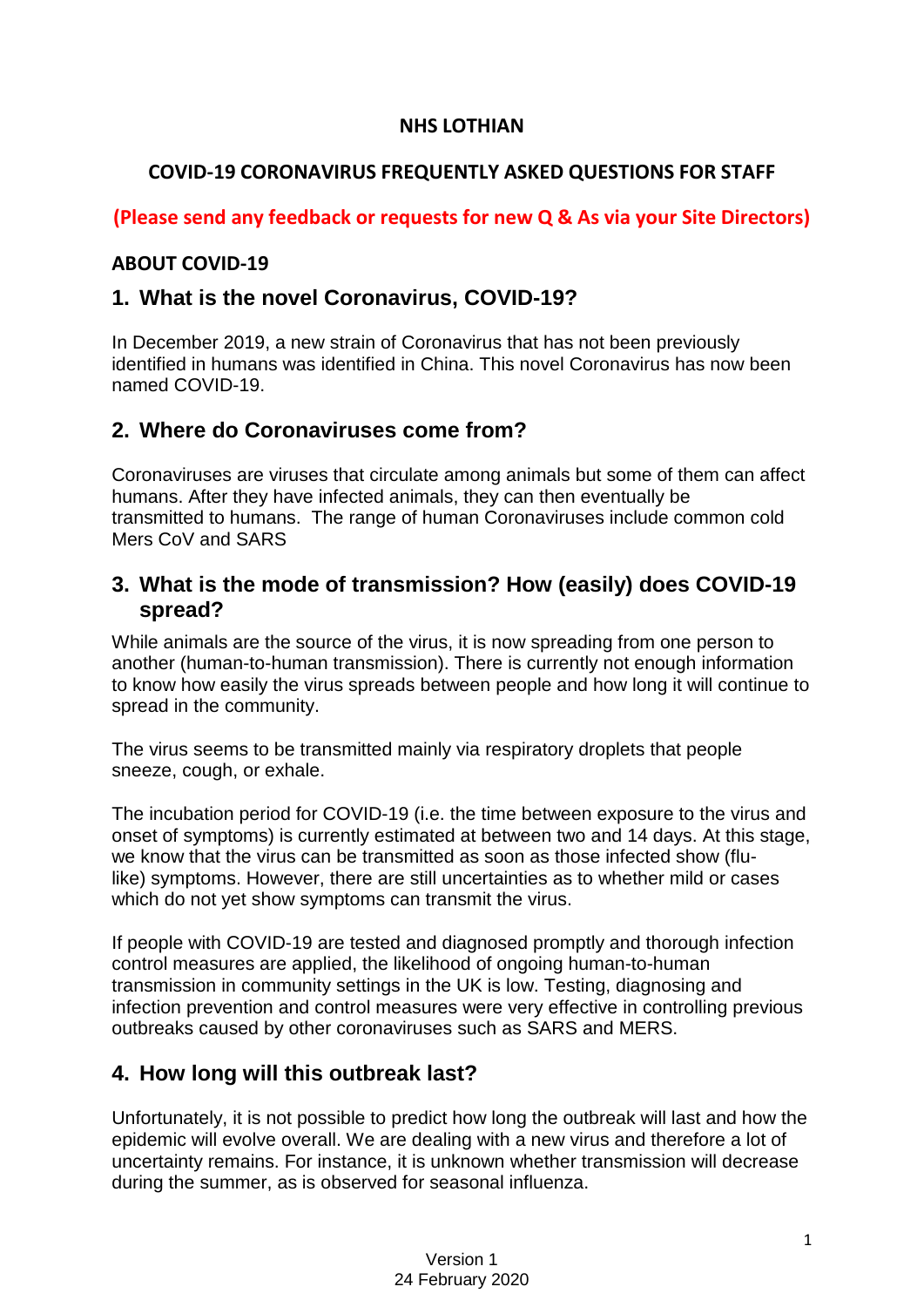# **COVID-19 AND HEALTH RISK**

# **5. What are the symptoms of COVID-19?**

From what is known so far, the virus can cause a range of symptoms such as

- fever
- cough
- difficulty breathing/shortness of breath
- pain in the muscles and
- tiredness.

The majority of cases develop mild flu-like illness. More serious cases develop severe pneumonia, acute respiratory problems, sepsis and septic shock that can cause death. The older age groups and those with chronic conditions are more at risk of serious illness.

# **6. Who is at risk for COVID-19 infection?**

Currently, those at greatest risk of infection are persons who have had prolonged, unprotected close contact with a patient with **symptomatic**, confirmed COVID-19 infection and those with recent travel to China, especially Hubei Province.

For those who become infected, it seems possible that older adults, and persons who have underlying chronic medical conditions such as immune-compromising conditions, may be at risk of more severe symptoms and outcomes, though there is little data to be certain.

# **7. When should someone be tested for COVID-19?**

Currently travellers returning or visiting the UK from high risk countries in the 14 days before the onset of illness are tested if they have:

- Travelled to or transited through: mainland China, Hong Kong, Japan, Macau, Malaysia, Republic of Korea, Singapore, Taiwan or Thailand OR
- Been in contact with a confirmed case of COVID-19 (see question 8)

AND have:

- Severe acute respiratory infection requiring admission to hospital with clinical or radiological evidence of pneumonia or acute respiratory distress syndrome
- Acute respiratory infection of any degree of severity, including at least one of shortness of breath or cough (with or without fever) OR
- Fever with no other symptoms

## **8. Who is a close contact?**

A contact with a case is defined as a person:

• living in the same household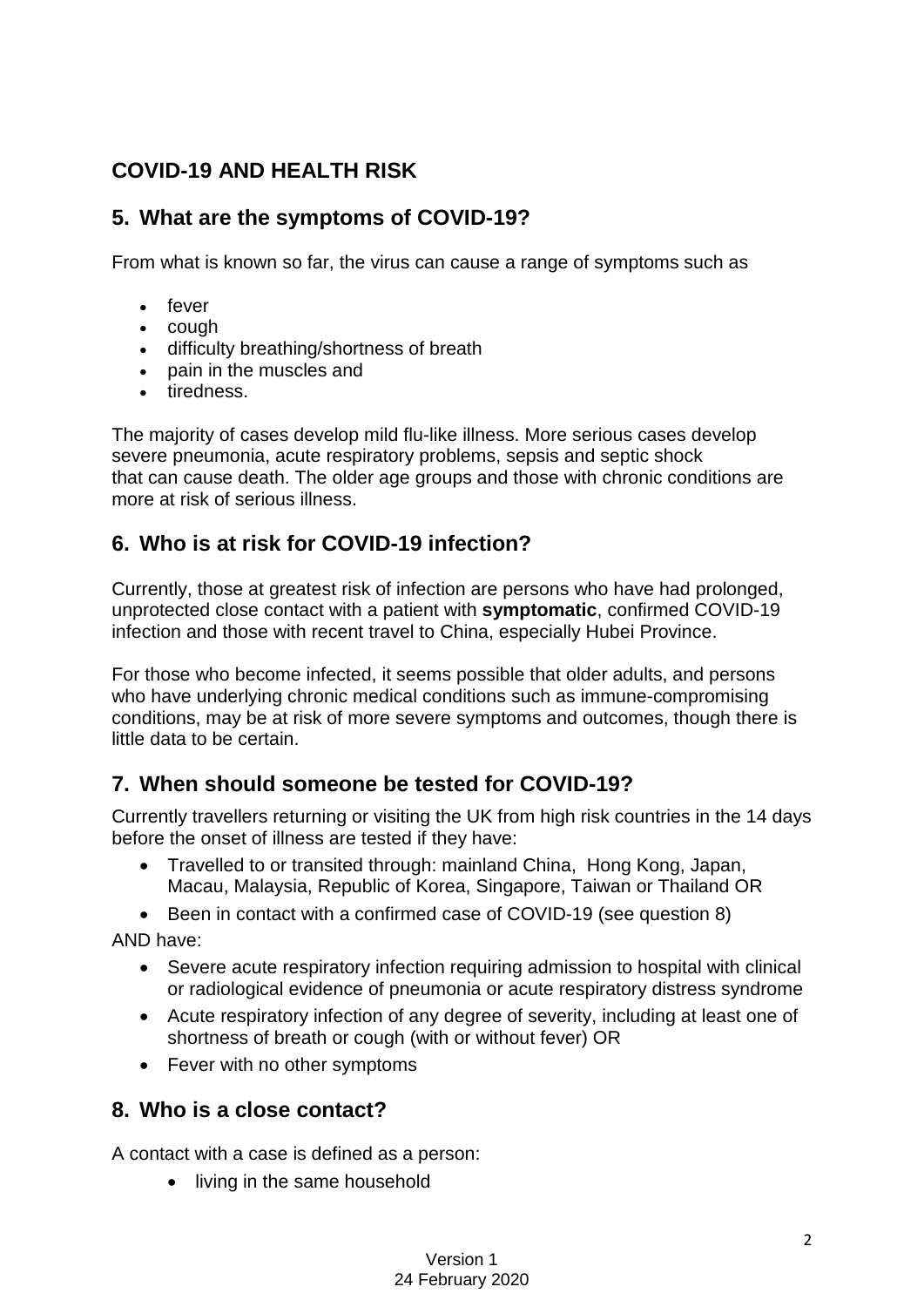- direct contact with the case or their body fluids or their laboratory specimens, or in the same room of a healthcare setting when an aerosol generating procedure e.g. brochoscopy is undertaken on the case
- direct face to face contact with a case, for any length of time
- being within 2 metres of the case for any other exposure not listed above, for longer than 15 minutes OR
- being otherwise advised by a public health agency that contact with a confirmed case has occurred

# **9. Is there a treatment for the disease caused by COVID-19?**

There is no specific treatment for COVID-19 so the approach is to treat the clinical symptoms (e.g. fever). Supportive care (e.g. supporting the patient and monitoring – oxygen treatment, ensuring the right amount of fluid in-take and giving medicines currently used for treating other viruses) can be highly effective for those infected.

## **10. Is there a vaccine against COVID-19?**

There are currently no vaccines against coronaviruses, including COVID-19.

The development of vaccines takes time and several pharmaceutical companies are working on a vaccine. It will however, take months before any vaccine could be widely used.

## **11. Am I protected against COVID-19 if I had the influenza vaccine this year?**

Influenza and COVID-19 are entirely two very different viruses and the seasonal influenza vaccine does not protect against disease caused by COVID-19.

However, as the European influenza season is still underway, the influenza vaccine is the best available protection against seasonal influenza and it is not too late to get vaccinated.

## **12. Can people who recover from COVID-19 infection be infected again?**

The immune response to COVID-19 infection is not yet understood. Patients with the related Coronaviruses such as MERS-CoV infection are unlikely to be re-infected shortly after they recover, but it is not yet known whether similar immune protection will be seen in patients with COVID-19 infection.

# **13. Has anyone in the UK become infected?**

A number of cases have been reported in the UK since the beginning of the outbreak. Given the extensive movement of people and the fact that the virus is transmitted from one person to another, it is expected that further cases will be reported in UK.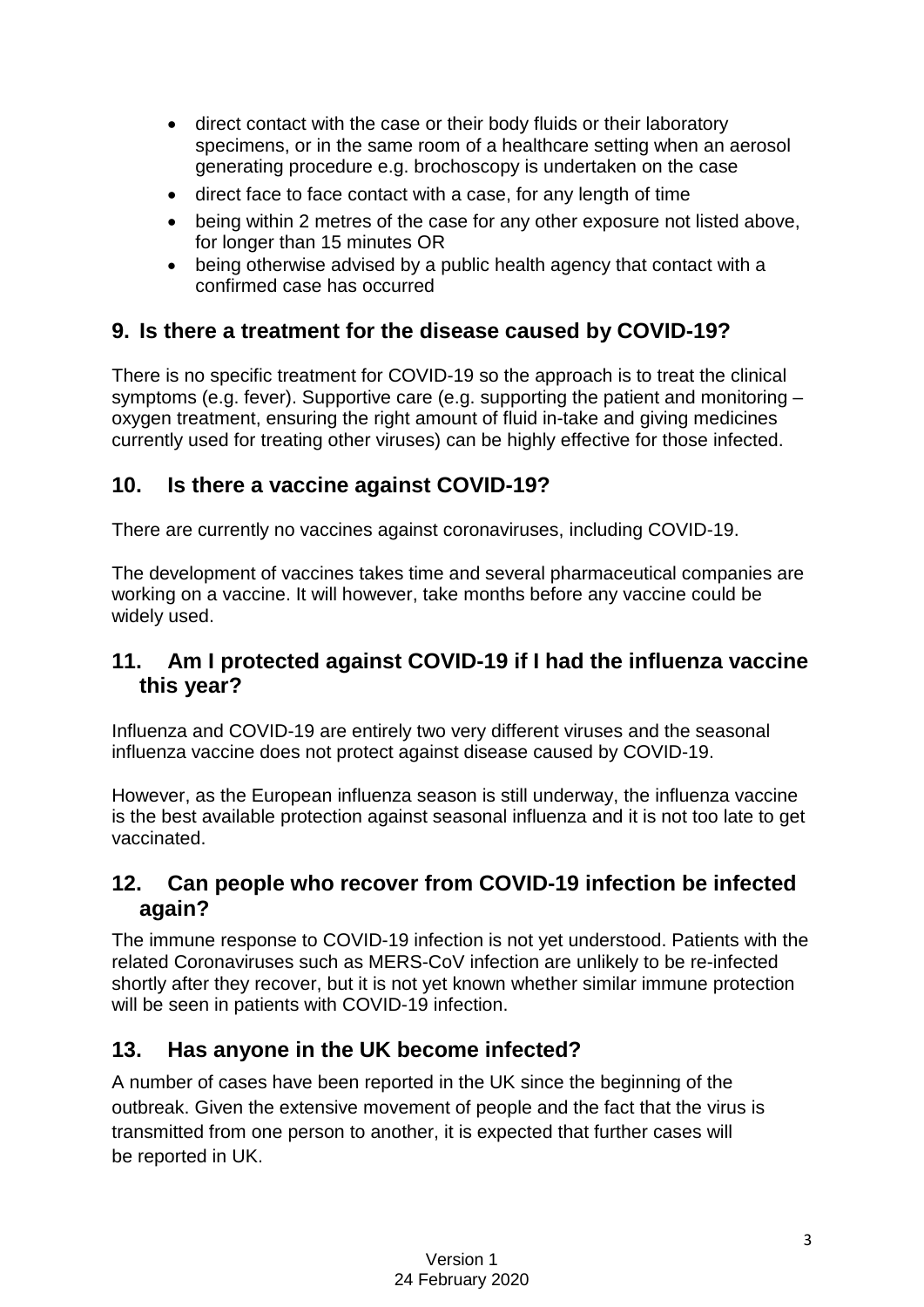# **COVID-19 PREVENTION**

# **14. What precautions can I take?**

All health and social care staff are advised to follow these basic hygiene rules to protect their own health and that of others:

- Bin the tissue and, to kill the germs and kill germs by washing hands.
- Wash your hands with soap and water, or use alcohol based hand rub to decontaminate your hands. For more information on handwashing visit the link:<https://www.publichealth.hscni.net/publications/hand-cleaning-technique>
- Always carry tissues with you and use them to catch your cough or sneeze
- For detailed information on personal protection and safe working please visit the following link for infection prevention and control advice: [https://hpspubsrepo.blob.core.windows.net/hps](https://hpspubsrepo.blob.core.windows.net/hps-website/nss/2526/documents/1_infection-contol-severe-respiratory-illness-novel-emerging-pathogens.pdf)[website/nss/2526/documents/1\\_infection-contol-severe-respiratory-illness-novel](https://hpspubsrepo.blob.core.windows.net/hps-website/nss/2526/documents/1_infection-contol-severe-respiratory-illness-novel-emerging-pathogens.pdf)[emerging-pathogens.pdf](https://hpspubsrepo.blob.core.windows.net/hps-website/nss/2526/documents/1_infection-contol-severe-respiratory-illness-novel-emerging-pathogens.pdf)

# **15. What is the advice for hand washing?**

Hand hygiene is the key to preventing infection. You should wash or decontaminate your hands often and thoroughly with soap and water for at least 20 seconds, or alcohol-based hand rub. Follow the WHO 5 key moments for hand hygiene. The virus enters your body via your eyes, nose and mouth, so avoid touching them with unwashed hands.

### **16. How should healthcare workers protect themselves when evaluating a patient who may have COVID-19 infection?**

Although the transmission dynamics have yet to be determined, Health Protection Scotland currently recommends a cautious approach to suspected cases of COVID-19.Taking into account that the risk of infection increases with prolonged, unprotected close contact with a case, the following infection control precautions should be followed.

In primary care, healthcare professionals should limit direct contact with possible cases to the provision of urgent clinical care only. Where this is required, staff should wear a fluid resistant surgical face mask, disposable apron and gloves for contact. Further information can be found in the [HPS Guidance for Primary Care.](https://hpspubsrepo.blob.core.windows.net/hps-website/nss/2930/documents/1_ncov-guidance-for-primary-care.pdf)

In an acute hospital setting, healthcare personnel evaluating a suspected case or providing care for patients with confirmed COVID-19 infection should adopt a combination of Contact, Droplet and, Airborne transmission based precautions. This includes the use of a long sleeved gown, gloves, face fit tested respirator (FFP3) and eye protection for all contact. For detailed information on personal protection and safe working please visit the following link for infection prevention and control advice: [HPS Guidance Acute Respiratory Illness Novel Infections](https://hpspubsrepo.blob.core.windows.net/hps-website/nss/2526/documents/1_infection-contol-severe-respiratory-illness-novel-emerging-pathogens.pdf)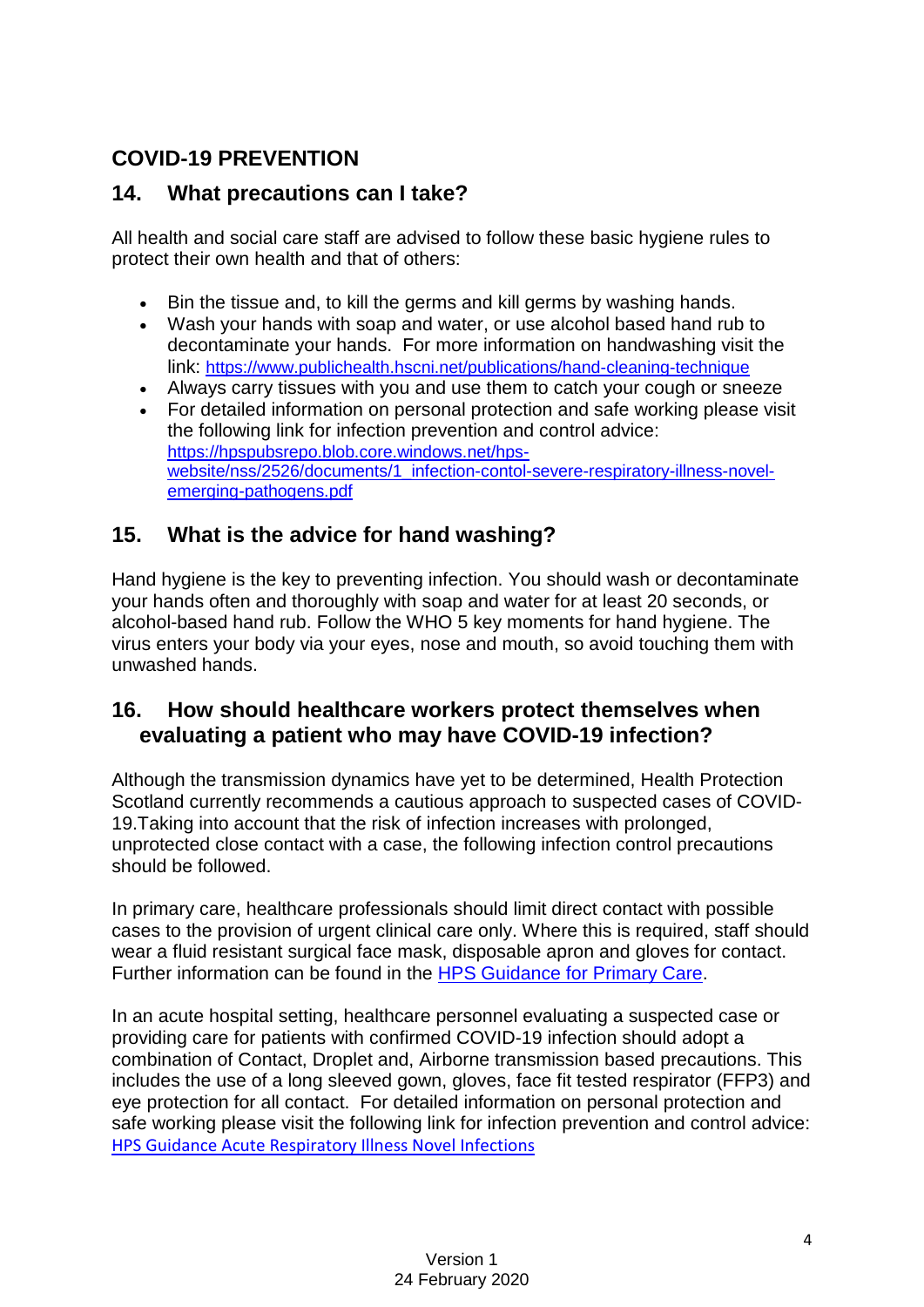# **17. Should any diagnostic or therapeutic interventions be withheld due to concerns about transmission of the virus?**

Patients should receive any interventions they would normally receive as standard of care. Patients with suspected or confirmed COVID-19 should be asked to wear a fluid resistant surgical facemask as soon as they are identified and be evaluated in a single room with the door closed, ideally a negative pressure isolation room, if available. Healthcare personnel entering the room should use transmission based precautions as outlined in section 10.

# **18. Should I wear a face mask as a precaution at work?**

The advice we have is that the risk of infection is low so routine extra protective measures are not necessary. All healthcare staff should follow standard infection control precautions and wear a fluid resistant surgical face mask and eye protection for any task or care episode where any contamination with blood or body fluid to the respiratory mucosa (mouth and nose) is anticipated.

It is a recognised custom for Asian communities to wear face masks to protect themselves and, in particular, others, from the possibility of infection. It is very important that we recognise and respect this.

## **19. I have an underlying health condition – what should I do?**

Individuals who have an existing long-term condition and are concerned about COVID-19 should continue to follow standard infection control. If you have any specific healthcare concerns, contact your own GP or NHS 111. As advised by Health Protection Scotland, the risk of COVID-19 spreading in the UK continues to be low.

### **20. What should I do if I have had close contact with someone who has COVID-19?**

- Notify your GP who will provide guidance on further steps to take. If you develop any symptoms, it is important that you call your GP for advice, mentioning that you have been in contact with a person diagnosed with COVID-19.
- Follow Occupational Health and Public Health Advice

# **COVID-19 AND TRAVEL ABROAD**

#### **21. Should I reconsider travelling to Asia at present, privately or for work?**

At present, most cases are being [reported in China,](https://www.ecdc.europa.eu/en/geographical-distribution-2019-ncov-cases) with a smaller number of cases reported in other Asian countries. The likelihood of becoming infected in other countries across Asia is currently considered low and the World Health Organization has not advised against travel to these areas. However, the outbreak is evolving very rapidly and the [risk of infection](https://www.ecdc.europa.eu/en/current-risk-assessment-novel-coronavirus-situation) is therefore changing. See the list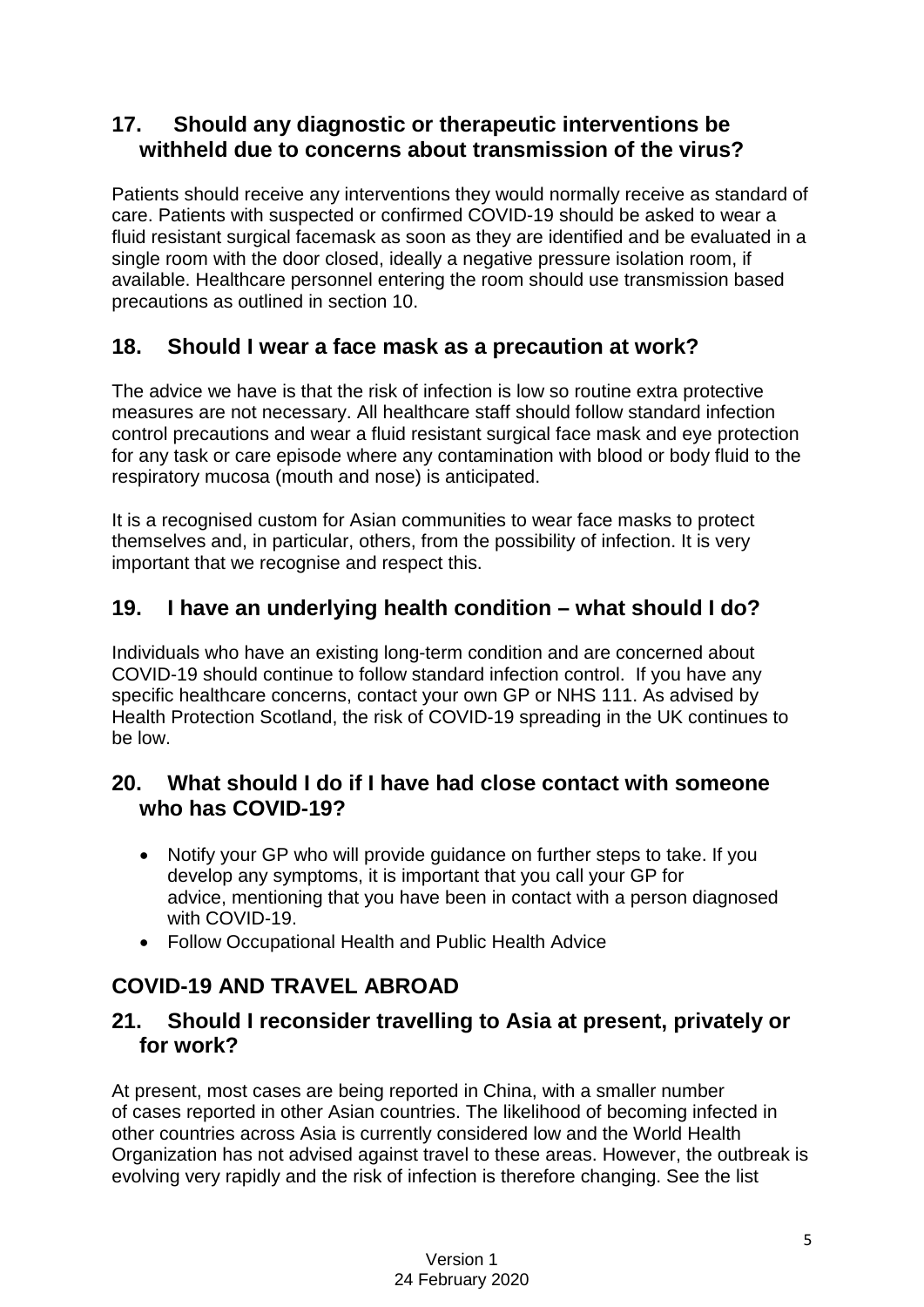of areas [with presumed community transmission:](https://www.ecdc.europa.eu/en/areas-presumed-ongoing-community-transmission-2019-ncov) [https://www.hps.scot.nhs.uk/web](https://www.hps.scot.nhs.uk/web-resources-container/novel-coronavirus-2019-ncov-risk-areas/)[resources-container/novel-coronavirus-2019-ncov-risk-areas/](https://www.hps.scot.nhs.uk/web-resources-container/novel-coronavirus-2019-ncov-risk-areas/)

Follow the travel advice Foreign and Commonwealth Office advice on the link: <https://www.gov.uk/guidance/travel-advice-novel-coronavirus>

#### **If you are travelling for work, contact Occupational Health before you travel.**

### **22. What should I be most cautious of when travelling abroad, to high risk countries?**

Before deciding to travel follow the travel advice Foreign and Commonwealth Office advice on the link:<https://www.gov.uk/guidance/travel-advice-novel-coronavirus>

If you decide to go:

- avoid contact with sick people, in particular those with a cough;
- avoid visiting markets and places where live or dead animals are handled;
- follow general rules concerning hand hygiene and food hygiene;
- wash your hands with soap and water OR use an alcohol-based disinfectant solution before eating, after using the toilet and after any contact with animals;
- avoid contact with animals, their excretions or droppings.

Wherever you travel, you should apply general hand hygiene and food hygiene rules.

For specific country advice please visit fit for travel website: <https://www.fitfortravel.nhs.uk/home.aspx>

### **23. What is the advice if I am travelling back from China or I have recently travelled back from any of the high risk countries?**

The advice varies depending on which part of China you have visited.

#### **Travel to the UK from Wuhan or Hubei province**

If you have travelled from Wuhan or Hubei province, China to the UK in the last 14 days you should immediately:

- Stay indoors and avoid contact with other people
- Call your own GP or NHS 111 to inform them of your recent travel to the area.

Please follow this advice **even if you do not have any symptoms of the virus**  (symptoms include fever, cough, runny nose, sore throat and difficulty breathing).

If you have travelled from elsewhere in mainland China or any of the high risk countries (Hong Kong, Japan, Macau, Malaysia, Republic of Korea, Singapore, Taiwan or Thailand) to the UK in the last 14 days and develop symptoms of cough,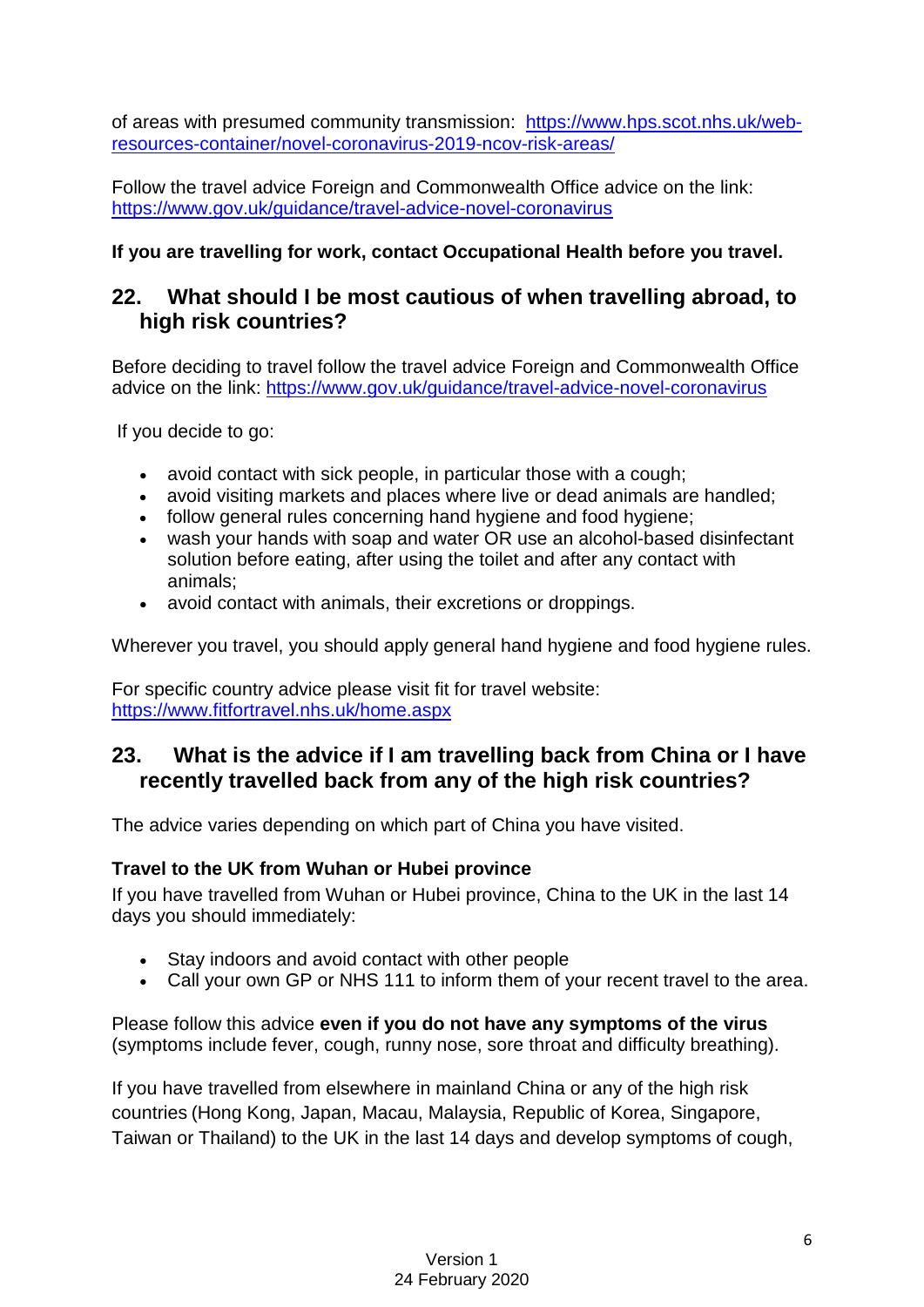fever or shortness of breath, you should follow the above advice. **Please follow this advice even if your symptoms are minor.**

**If you are a healthcare worker with no symptoms and you have travelled to a risk area and returned to the UK within the past 14 days, inform your line manager and contact the Occupational Health department on 0131 536 1135 Option 5 followed by Option 3 for further advice before returning to work.**

# **24. What is the advice if I feel unwell following my return from high risk areas?**

Anyone who feels unwell **and develops problems with their breathing following return from a high risk area** should **telephone** their GP or ring NHS 111 for advice. Do not visit your GP.

### **COVID-19 AND THE ENVIRONMENT**

### **25. Why are people arriving from China not being checked for COVID-19 at the airport?**

There is evidence that checking people on arrival at the airport (known as entry screening) is not very effective in preventing the spread of the virus. This is especially when people may not have symptoms or the symptoms of the disease are very similar to those for other illnesses and the timeline coincides with increased activity in seasonal influenza across the EU and in China.

## **26. What about animal and/or food products imported from China?**

Only a few live animals and unprocessed animal products from China are authorised for import into the UK. There is no evidence that any of the animals or animal products authorised for entry into the UK pose a risk to the health of UK citizens due to COVID-19 in China.

As with the imports of animals and animal products, only a few products of animal origin are authorised for import into the EU and UK from China. For the same reasons, travellers entering the EU customs territory are not allowed to carry any meat, meat products, milk or dairy products in their luggage.

There has been no report of transmission of the COVID-19 via food and therefore there is no evidence that food items imported into the European Union in accordance with the applicable animal and public health regulations governing imports from China pose a risk for the health of EU and UK citizens in relation to COVID-19. The main mode of transmission is from one person to another.

## **27. What about contact with pets and other animals in the UK?**

Current research links COVID-19 to certain types of bat, but does not exclude the involvement of other animals. Several types of coronaviruses can infect animals and